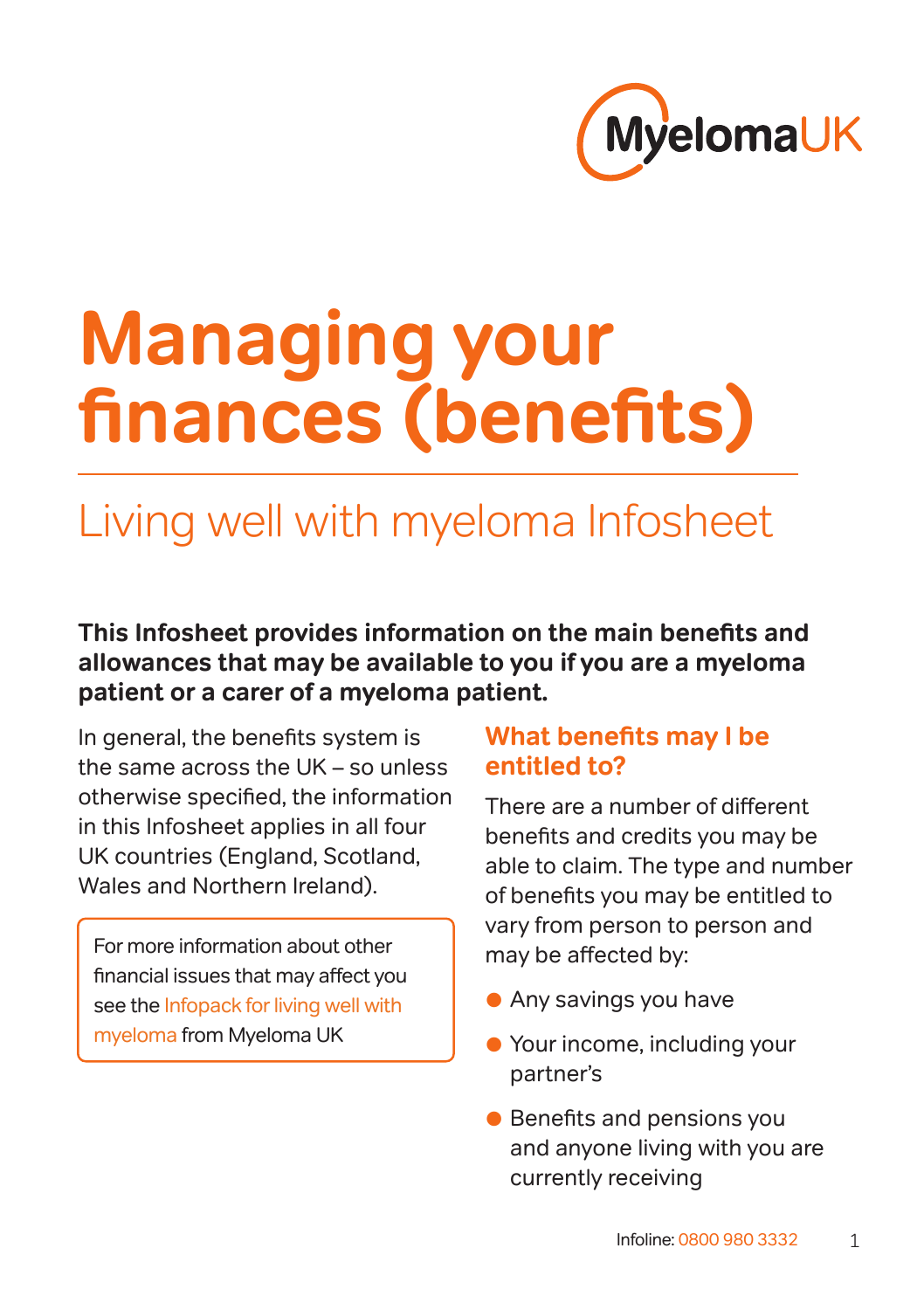• Outgoings you have such as rent, mortgage payments and childcare payments

#### • Your age

The benefits system, types of benefits and qualifying criteria can change yearly, so to find out more about which benefits and credits you may be entitled to, you can complete a benefits calculator online at entitledto and Turn2us (details for which can be found on pages 9 and 10). The most common, current benefits and credits you may be entitled to include:

- **•** If you are aged over 16 and under the State Pension age you may be able to claim **Personal Independence Payment (PIP)**
- **If you are over the State Pension** age and you have care needs, you may be able to claim **Attendance Allowance**
- **If you are unable to work, you** may be able to claim **Statutory Sick Pay** or **Employment and Support Allowance**
- **If you have low income, you may** be entitled to **Universal Credit**
- **If you care for someone who** has myeloma, you may be able to claim **Carer's Allowance** or **Carer's Credit**

Further information about each benefit/credit can be found on the following pages.

A summary of these benefits can be found in Table 1 on [page 6.](#page-5-0)

#### **Personal Independence Payment (PIP)**

PIP can be claimed by people over 16 and under the State Pension age who have a health condition or disability and have difficulty getting around (poor mobility) or need help with day-to-day living, such as washing and getting dressed. You can get PIP whether or not you are working. How much you will receive will depend on the extent to which your myeloma affects your day-today living and mobility.

This benefit is replacing Disability Living Allowance.

#### **Disability Living Allowance (DLA)**

DLA was previously a benefit available to people who had personal care needs or difficulty with walking because of either a physical or mental disability. You cannot make a new claim for DLA unless you are under 16; you must claim PIP.

If you're already receiving DLA, your claim won't automatically be transferred to PIP – you'll have to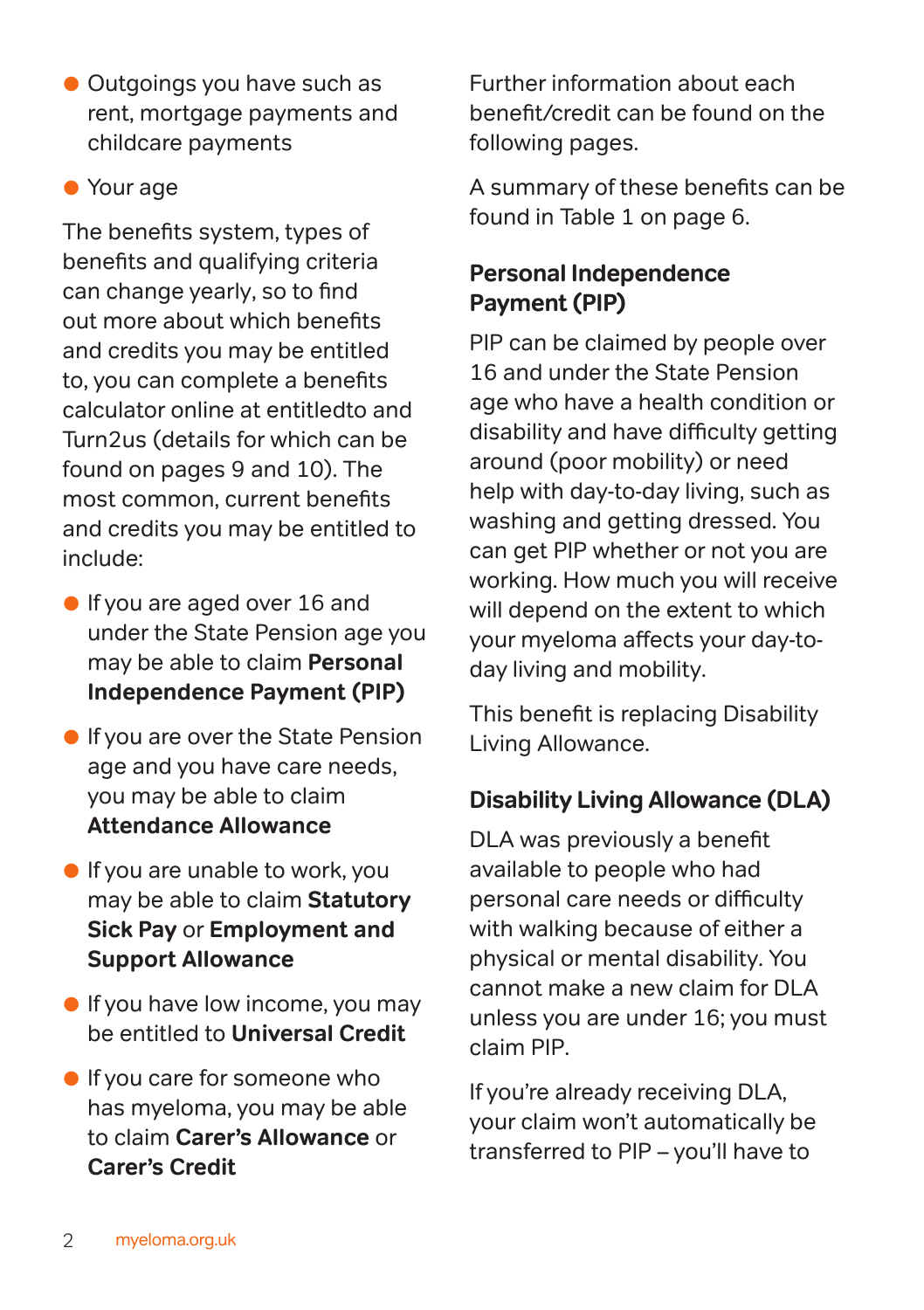make a new claim. However, you don't need to do anything about transferring your claim until the Department for Work and Pensions (Department for Communities in Northern Ireland) contacts you. If you are receiving DLA and were born on or before 8 April 1948 (or 20 June 1951 in Northern Ireland), then you will continue to receive it.

# **Attendance Allowance (AA)**

This allowance is paid to people over the State Pension age who require help with their personal care. AA does not cover mobility problems. This allowance has two different rates depending on how much care is required. You do not already need to have a carer to be able to claim AA.

#### **Disability premiums (DPs)**

You qualify for DPs if you are getting certain benefits because of a health condition, including PIP or AA. DPs are extra amounts of money added to particular other benefits that you receive.

#### **Statutory Sick Pay (SSP)**

If you are employed, earn at least £120 a week (before tax) and are unable to work because of ill health or disability then you may be entitled to SSP. SSP is paid at a fixed rate of £96.35 a week and it is

paid for up to 28 weeks. If you have contractual/ occupational sick pay in the terms of your employment then you may be entitled to this as well as SSP.

#### **Employment and Support Allowance (ESA)**

ESA is for people who have a disability or health condition that affects how much they can work, and who aren't receiving SSP. It offers financial support if you are unable to work, or personal help to enable you to work. Most new claimants will receive what is called 'new style' ESA. You need to have made enough National Insurance contributions to receive this. You may receive Universal Credit as well (see next section).

Some existing claimants receive contribution-based or incomerelated ESA (depending on their level of National Insurance contributions).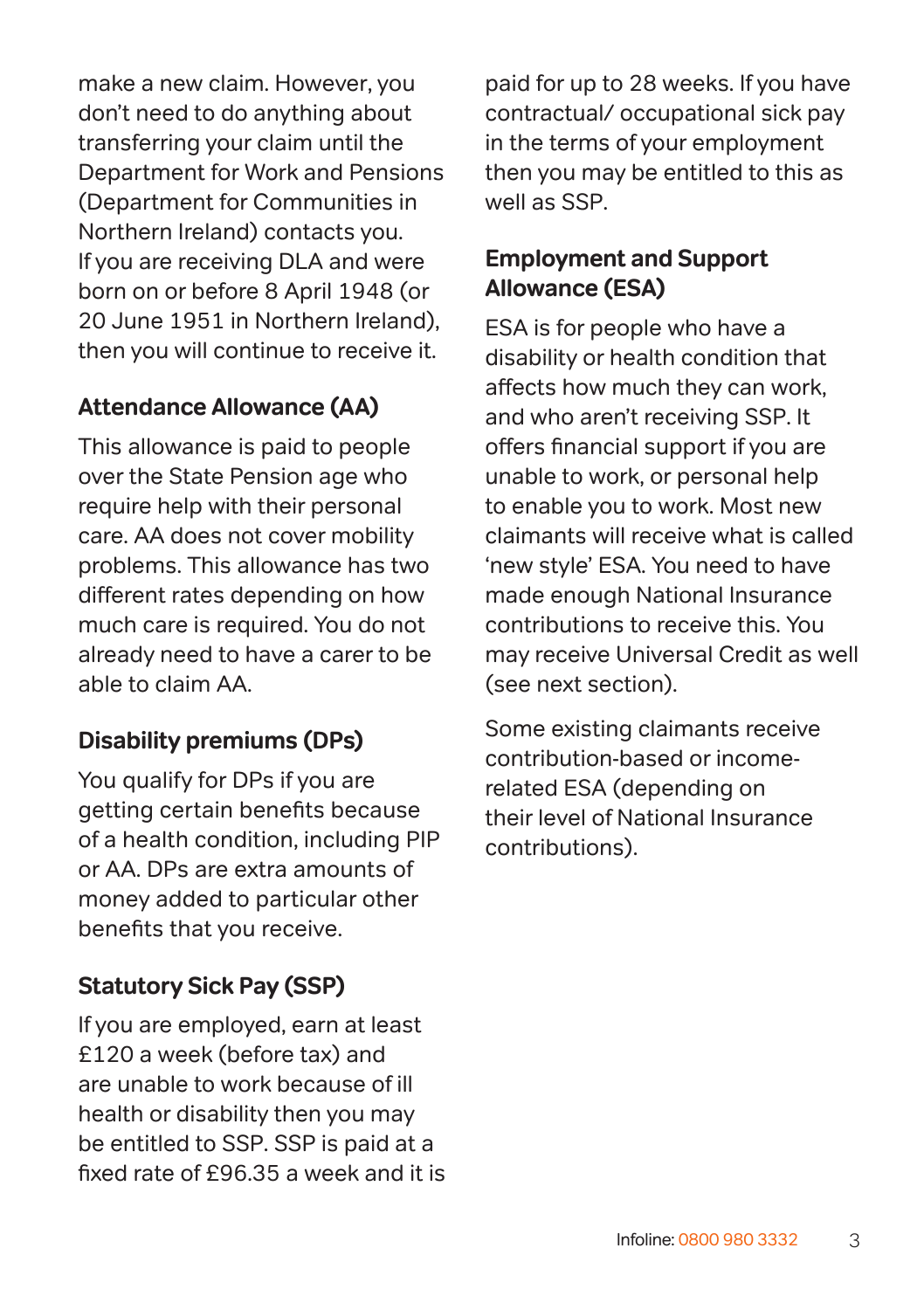### **Universal Credit**

Universal Credit is a new benefit for people who are out of work, who cannot work, or who on a low income. It is a single means-tested benefit paid to people of working age. It will replace most meanstested benefits including:

- Income-based Jobseeker's Allowance (JSA)
- Income-related Employment and Support Allowance (ESA)
- **Income Support**
- Housing Benefit
- Working Tax Credit
- Child Tax Credit

Universal Credit consists of a standard allowance, plus extra amounts in some circumstances, for example if you have a health condition which limits your ability to work.

New claimants now apply for Universal Credit, rather than for the individual benefits that it replaces.

If you are on other benefits but have a change in circumstances (such as leaving a job) you will also have to claim Universal Credit.

Other people who are claiming existing benefits will be gradually moved to Universal Credit, in a

process called 'managed migration'. The Government currently expects all households to have moved to Universal Credit by September 2024.

Unless there is a change in your circumstances you do not need to do anything about moving to Universal Credit until you are contacted by the Department for Work and Pensions (or the Department for Communities in Northern Ireland).

There are some differences to the Universal Credit system in Northern Ireland – find details at [nidirect.gov.uk](https://www.nidirect.gov.uk/campaigns/universal-credit)

#### **Carer's Allowance**

If you are a carer and are caring for someone for at least 35 hours per week you may be entitled to Carer's Allowance. The person you care for must be receiving a disability benefit e.g. PIP or AA and you must be earning under £128 a week (after tax, National Insurance and allowable expenses) if you are working.

Claiming Carer's Allowance may affect other benefits or allowances that you or the person caring for you claims.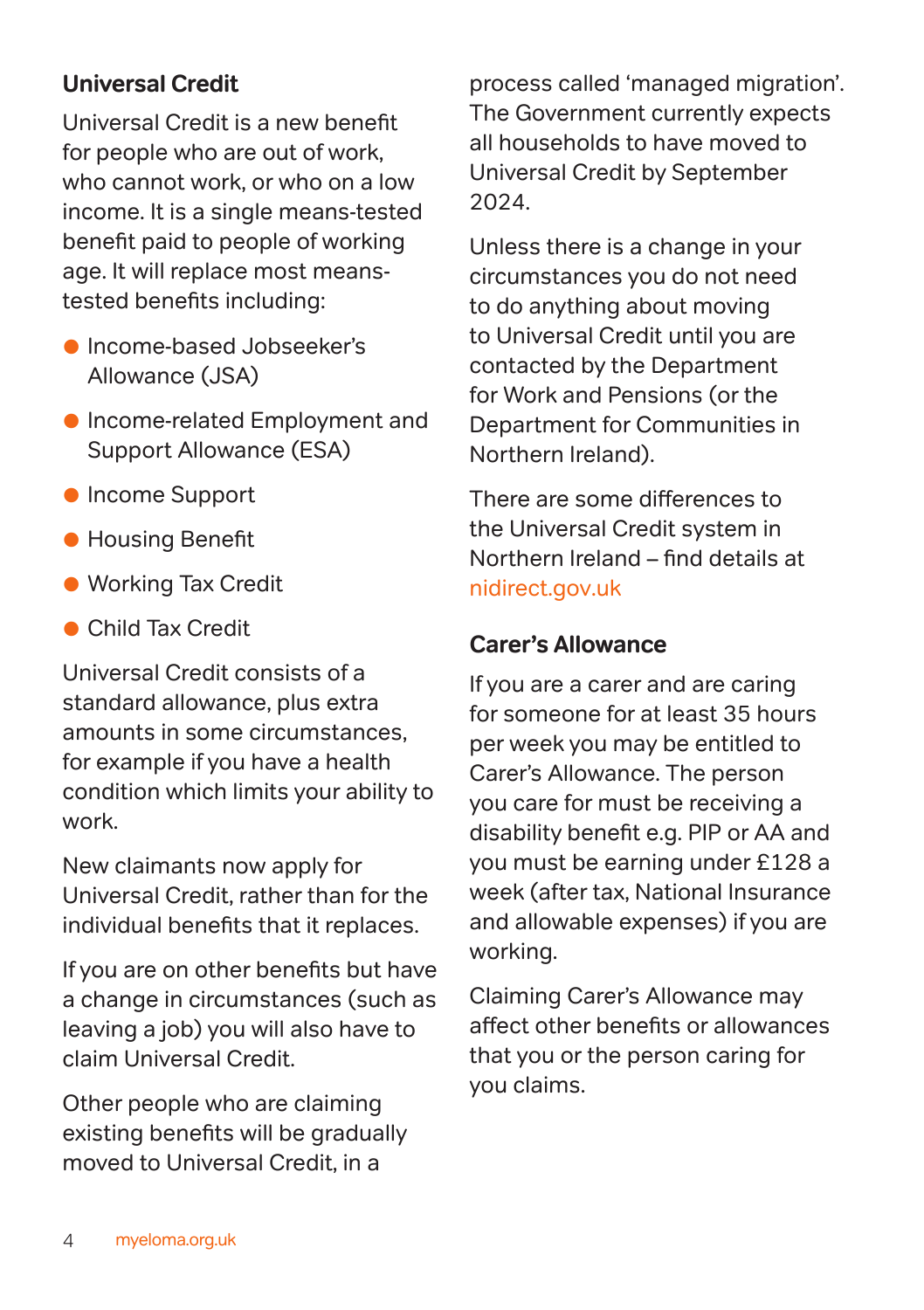# **Carer's Credit**

Carer's credit is a National Insurance credit and enables carers to protect their State Pension. If you are unable to make full National Insurance contributions because you are caring for someone for at least 20 hours a week (and so you are not in work or you are working part-time), Carer's Credit can top up your contributions so you can still claim your State Pension when you reach State Pension age. You may be eligible for Carer's Credit if the person you are caring for is claiming AA or certain types of DLA or PIP. If you are claiming Carer's Allowance you don't need to apply for Carer's Credit, as you will already be getting credits. However, you may be eligible for Carer's Credit even if you are not eligible for Carer's Allowance.

#### **These benefits are summarised in Table 1 on [page 6](#page-5-0).**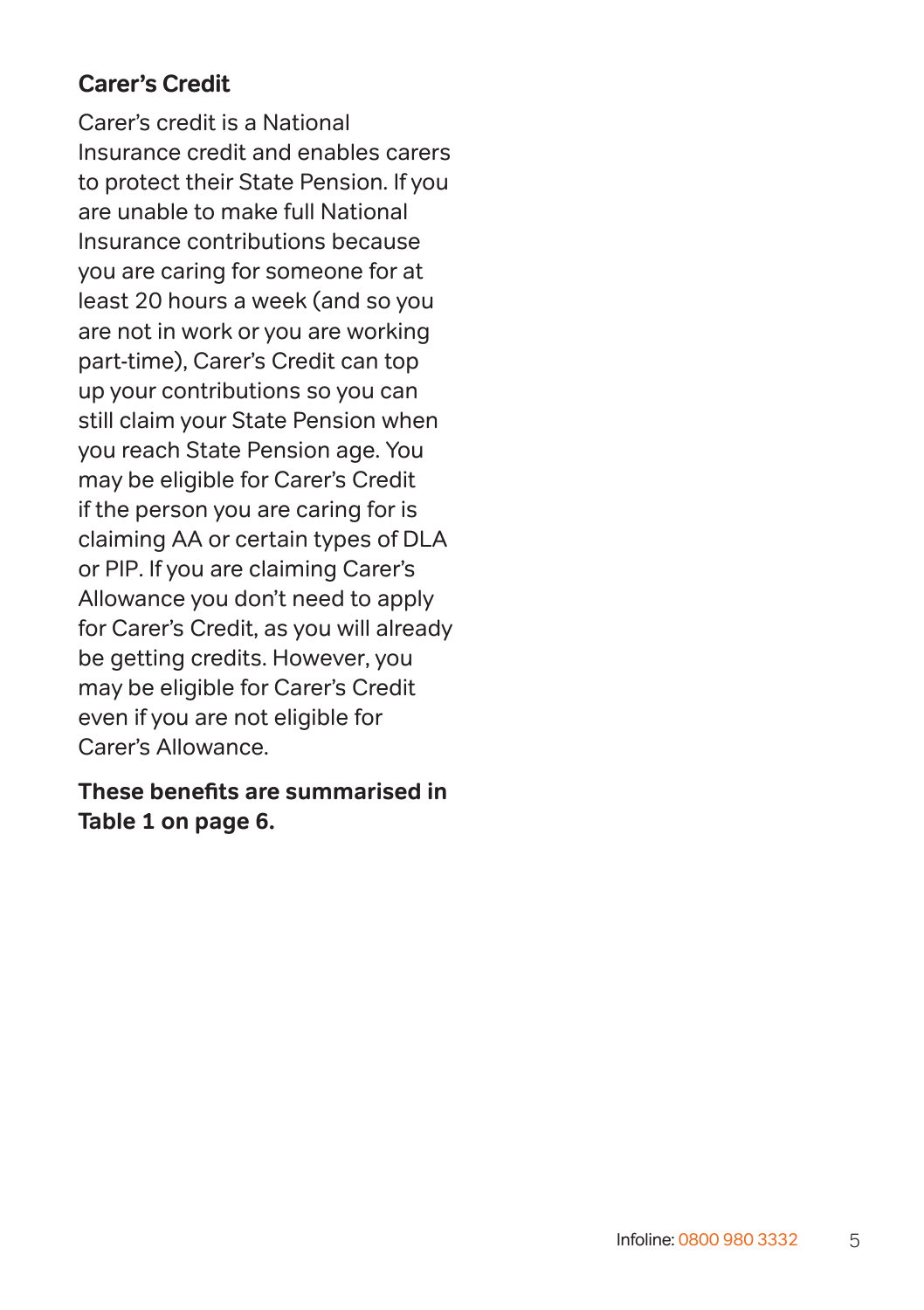<span id="page-5-0"></span>

| Benefit/<br>credit                              | Tax<br>free                  | Means-<br>tested             | Age<br>criteria                              | <b>Work</b><br>criteria                                          | <b>Caring</b><br>criteria                         |
|-------------------------------------------------|------------------------------|------------------------------|----------------------------------------------|------------------------------------------------------------------|---------------------------------------------------|
| <b>Personal</b><br>Independence<br>Payment      | Yes                          | <b>No</b>                    | Over 16,<br>below<br>State<br>Pension<br>age | N/A                                                              | Need help<br>with personal<br>care or<br>mobility |
| <b>Disability</b><br>Living<br><b>Allowance</b> | Yes                          | <b>No</b>                    | No new<br>claimants<br>over 16               | N/A                                                              | Need<br>help with<br>personal<br>care             |
| <b>Attendance</b><br><b>Allowance</b>           | Yes                          | <b>No</b>                    | <b>Over State</b><br>Pension<br>age          | N/A                                                              | Need<br>help with<br>personal<br>care             |
| <b>Statutory</b><br><b>Sick Pay</b>             | <b>No</b>                    | <b>No</b>                    | Under<br><b>State</b><br>Pension<br>age      | Are employed<br>but cannot<br>work due<br>to illness             | N/A                                               |
| Employment<br>and Support<br><b>Allowance</b>   | Depends<br>on type<br>of FSA | Depends<br>on type<br>of ESA | Under<br>State<br>Pension<br>age             | Health<br>condition<br>affects how<br>much you<br>can work       | N/A                                               |
| <b>Universal</b><br><b>Credit</b>               | Yes                          | Yes                          | 18 - State<br>Pension<br>age                 | N/A                                                              | N/A                                               |
| Carer's<br><b>Allowance</b>                     | No                           | Yes                          | Over 16                                      | Can work<br>but must<br>earn under<br>£128 a week<br>(after tax) | Care for<br>at least<br>35 hours<br>a week        |
| <b>Carer's Credit</b>                           | N/A                          | <b>No</b>                    | $16 - State$<br>Pension<br>age               | Not in work,<br>or in part-<br>time work                         | Care for<br>at least<br>20 hours<br>a week        |

**Table 1.** Summary of available benefits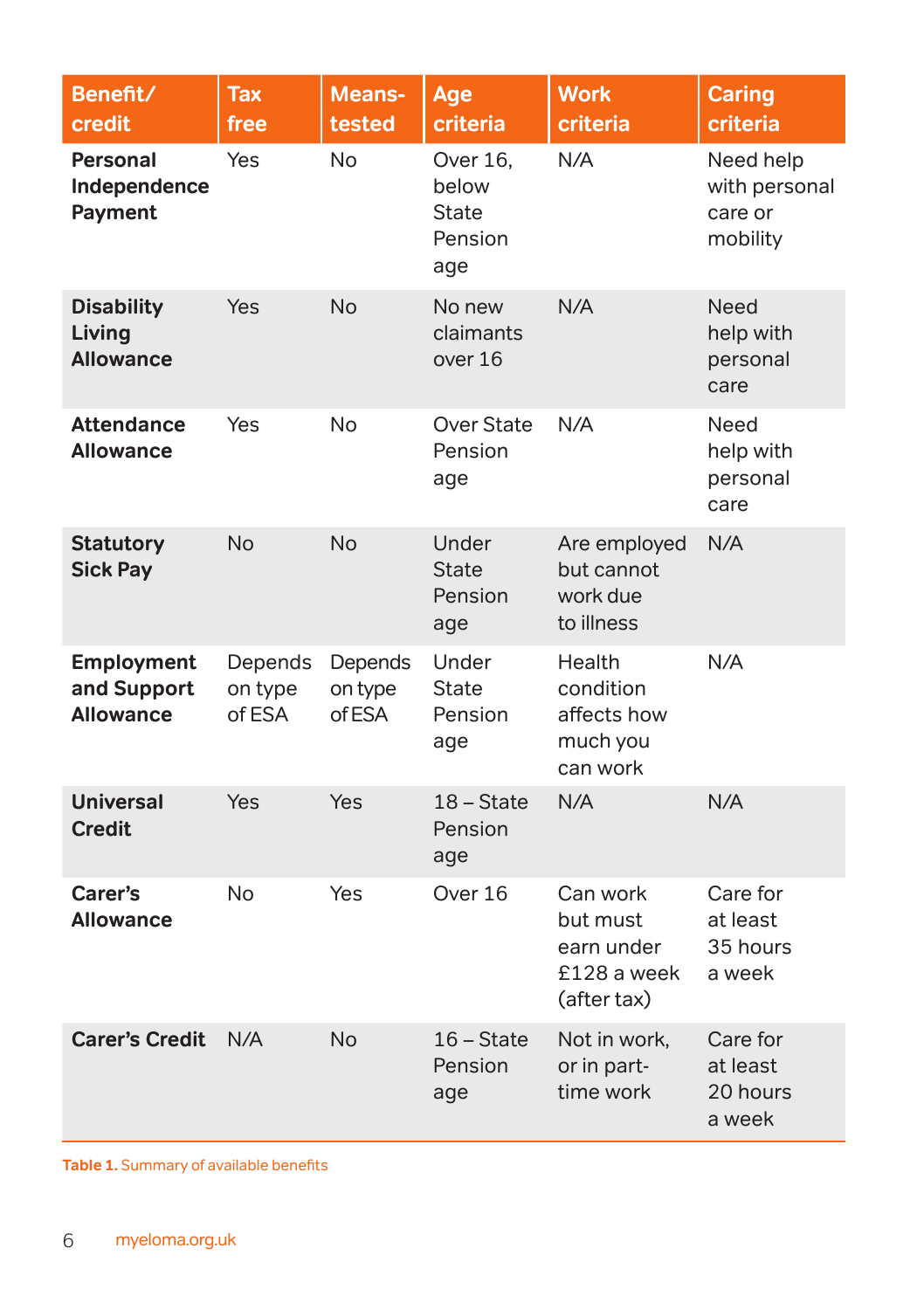# **Benefit cap**

There is a limit to the amount of benefits that people between 16 and State Pension age can receive. This does not affect those claiming certain benefits including PIP, DLA, AA or Carer's Allowance. The benefit cap affects those claiming Universal Credit and any benefits that Universal Credit is replacing (except Working Tax Credit). However, you are not affected if you get Universal Credit because of a health condition that stops you from working, or because you care for someone with a disability.

# **Hospital and care home stays**

If you are admitted to a hospital or care home for a while, some of the benefits you get may be stopped, including PIP, DLA, AA and Carer's Allowance.

You should let the Department for Work and Pensions (Department for Communities in Northern Ireland) know if you, or the person you are caring for, is admitted to a hospital or care home for any period. A friend or relative can call them on your behalf.

#### **Going abroad**

You may still be able to claim some benefits if you travel or move abroad, or if you are already living

abroad. What you are entitled to depends on where you are going and how long for. You should tell your benefit provider if you are going abroad and when you are returning. Benefits that may be affected depending on the length of time abroad include PIP, DLA, AA, ESA and Carer's Allowance.

# **Terminal illness: special rules**

If you have a terminal illness and your doctor has said you might have less than 6 months to live, you can apply for some benefits using special rules. This means you may get extra money, and start getting payments quicker than usual. Ask your doctor (GP or hospital doctor) or clinical nurse specialist to fill in a form called a DS1500 and send it to the Department for Work and Pensions (Department for Communities in Northern Ireland).

#### **What other benefits may I be entitled to?**

You may be able to get other benefits as well, depending on your circumstances. This may include Housing Benefit or benefits because you have children. These benefits may be covered by Universal Credit. You may also be able to claim Council Tax Reduction from your local council (in England,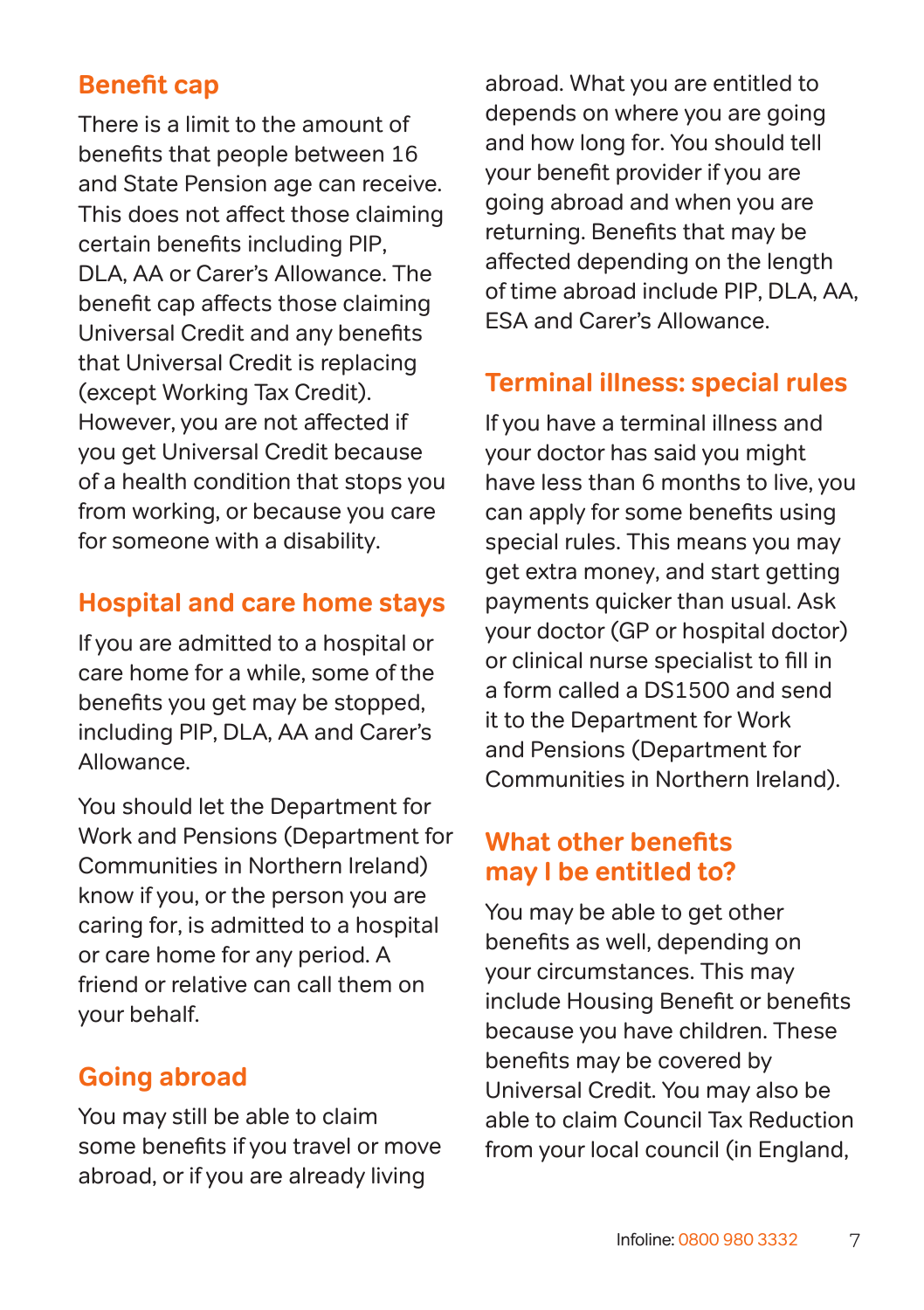Wales or Scotland), or rate relief from Land & Property Services (in Northern Ireland).

Other benefits you may be entitled to claim include:

# **Support with your work**

If you have a health condition that makes it hard for you to do your job, you can talk to your employer about changes they must make (known as 'reasonable adjustments'). This could include changing your working hours or providing equipment to help you. You may also be able to get extra help with an Access to Work grant. Details at [gov.uk/access-to-work](https://www.gov.uk/access-to-work)

Find information relevant to Northern Ireland at [nidirect.gov.uk/articles/](https://www.nidirect.gov.uk/articles/employment-support-information ) [employment-support-information](https://www.nidirect.gov.uk/articles/employment-support-information )

#### **Blue Badge scheme**

The Blue Badge scheme allows people with severe mobility problems to park in parking restricted areas. The Blue Badge enables badge holders to park close to where they need to go. The scheme operates throughout the UK; however, parking concessions may be different depending on where you live in UK. See contact details list for how to apply.

# **Other help with transport**

In some circumstances you may not have to pay vehicle tax, or the amount you pay may be reduced. You may be eligible for a bus pass or Disabled Persons Railcard, and your local council may operate diala-ride or taxi schemes. Details at [gov.uk/financial-help-](http://www.gov.uk/financial-help-disabled/vehicles-and-transport)

[disabled/vehicles-and-transport](http://www.gov.uk/financial-help-disabled/vehicles-and-transport)

# **Winter Fuel Payments**

If you are over the State Pension age, you might also be able to get a Winter Fuel Payment to help pay your gas and electricity bills during the winter months.

#### **Prescription charges**

In Wales, Scotland and Northern Ireland all prescriptions are free of charge regardless of individual circumstances.

In England prescriptions are free for cancer patients on production of an exemption certificate. Your GP or hospital clinic will be able to give you the form to apply for an exemption certificate.

# **VAT relief**

If you have a long-term illness like myeloma, you will not be charged value added tax (VAT) on products designed or adapted for your personal use, or for repairs to such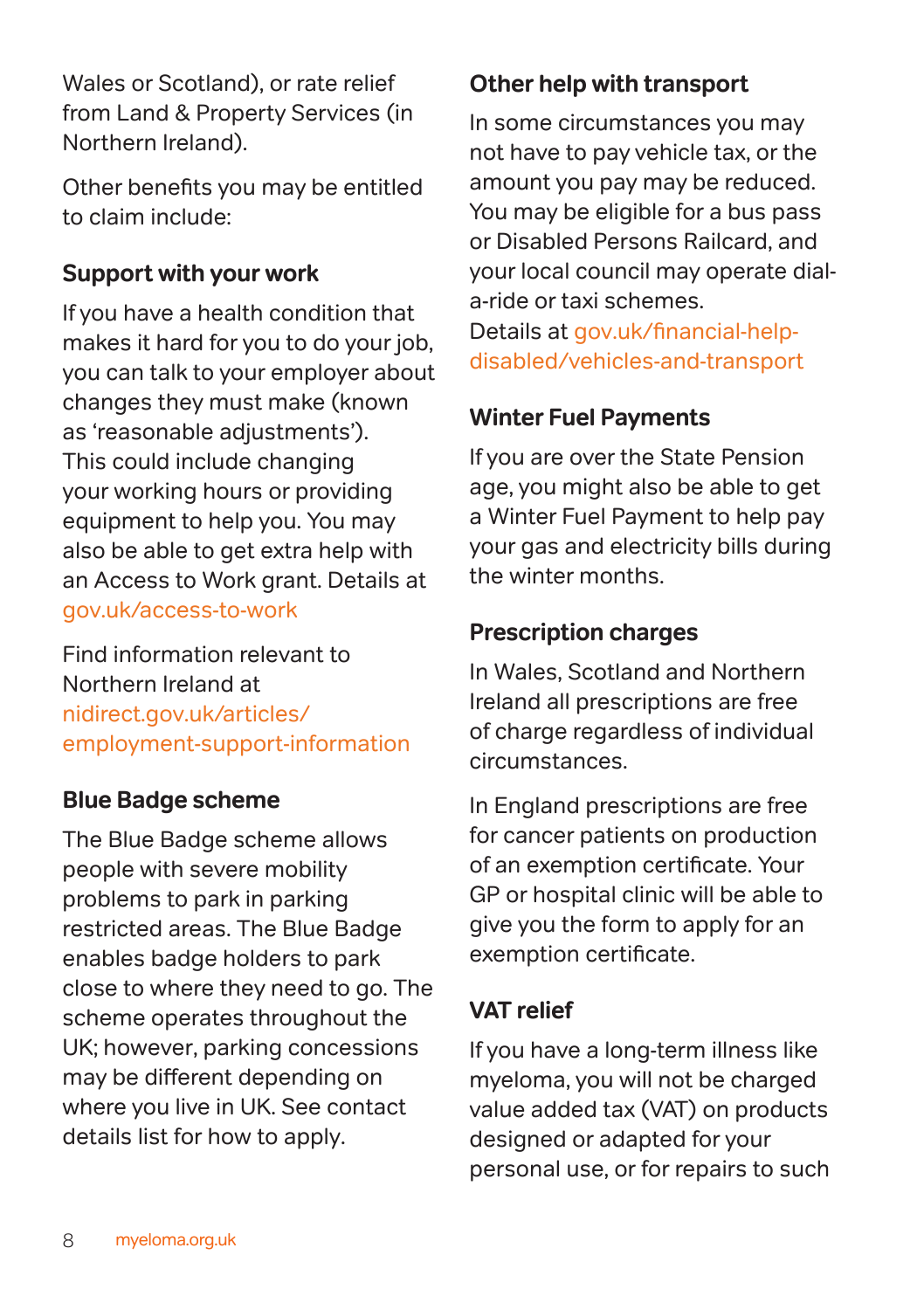products. This includes items such as stair lifts and wheelchairs. Both you and the supplier of the product will need to sign a declaration in order to obtain the VAT exemption. Details at [gov.uk/financial-help](http://www.gov.uk/financial-help-disabled/vat-relief)[disabled/vat-relief](http://www.gov.uk/financial-help-disabled/vat-relief)

# **Disabled Facilities Grants**

In England, Wales or Northern Ireland you could get a grant from your local council if you need to make changes to your home, such as installing ramps, stairlifts or a downstairs bathroom. The grants are means-tested, but won't affect any benefits you get. You might not get a grant if you start the work before the council approves your application.

# **Charitable grants**

There are some charities that may be able to provide discretional financial help depending on your individual circumstances. For example, Macmillan Cancer Support can offer financial help. This should be applied for via a hospital social worker or healthcare professional.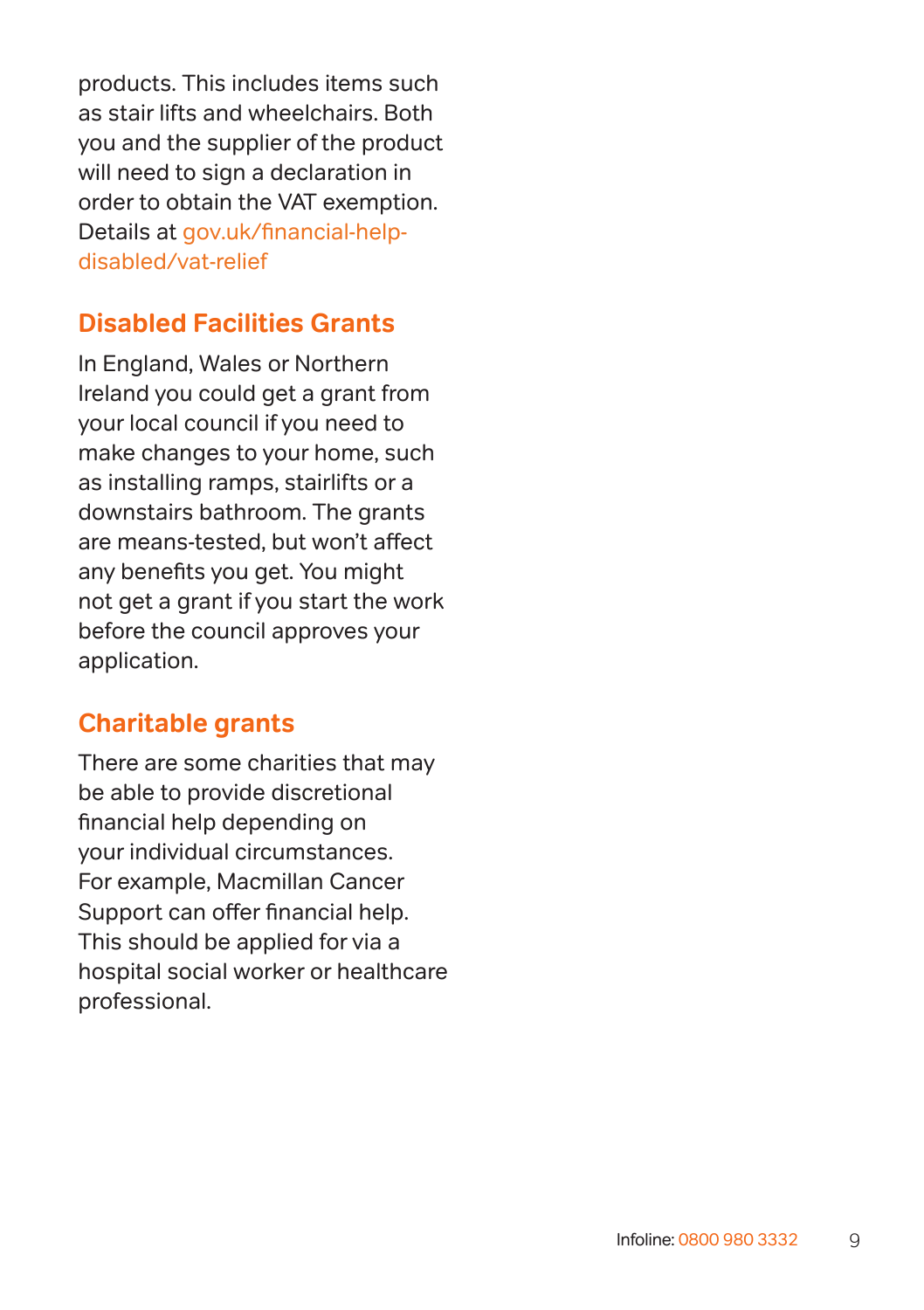# **Further information and useful organisations**

A social worker can provide information on any extra help that might be available – they can also support you with the necessary forms or put you in touch with a local welfare rights officer who will also be able to help. You can ask to be referred to a social worker through your doctor or nurse. Details about the above benefits and how to apply for them can be obtained from the organisations listed below. Several of these organisations have online benefit calculators to help you work out your position. Some have online access to advisors by web chat, and this can be a faster way to contact an advisor if the phone line is very busy.

#### **Fake money advice**

Unfortunately there are many scams by organisations pretending to offer genuine advice about debt or benefits. Make sure you get advice from trustworthy organisations, and that you are on the correct website for the organisation (check the web address carefully). Be very cautious about sharing personal information. Genuine organisations will not cold call people to offer advice.

#### **Blue Badge Scheme** [gov.uk/apply-blue-badge](http://gov.uk/apply-blue-badge)

England, Wales and Scotland: apply online or contact your local council for information or to apply by post. Northern Ireland: apply online [nidirect.gov.uk o](http://nidirect.gov.uk/services/apply-or-renew-blue-badge)r phone [0300 200 7818](http://03002007818)

#### **Christians Against Poverty (CAP)**

[capuk.org](http://capuk.org)

0800 328 0006 CAP provide free debt counselling to anyone worried about their finances through their local Debt Centres around the country. They can work with your creditors on your behalf to help you get out of debt.

#### **Citizens Advice**

#### [citizensadvice.org.uk](http://www.citizensadvice.org.uk) [adviceni.net](http://www.adviceni.net)

England: 0800 144 8848 Wales: 0800 702 2020 Scotland: 0800 028 1456 Northern Ireland: 0800 915 4604 Citizens Advice offers advice about debt and consumer issues, benefits, housing, legal matters and employment. It provides assistance with claiming welfare benefits, including practical help with filling out benefit application forms. Information and advice can be accessed online, by telephone, or face to face at local Citizens Advice offices.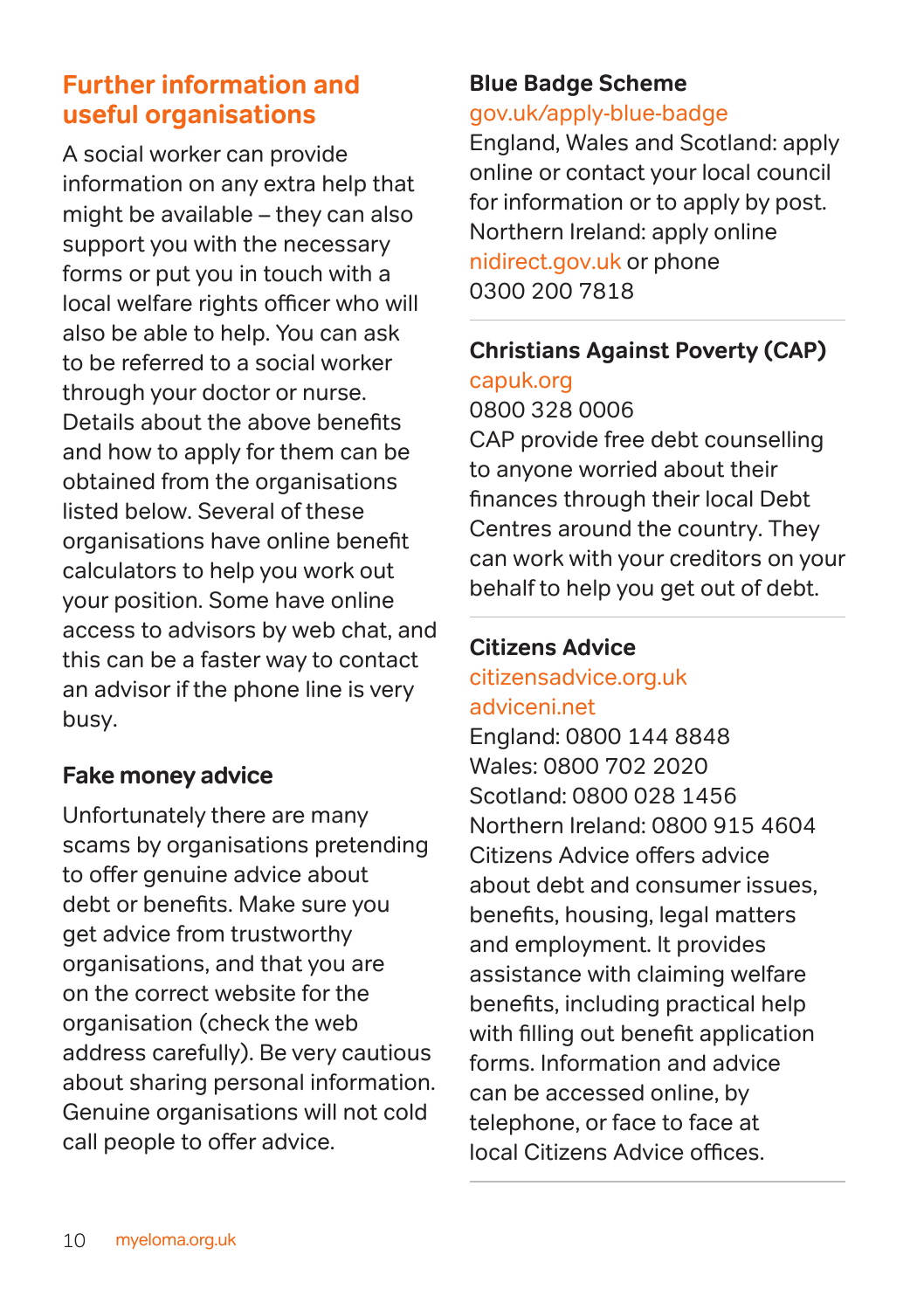#### **entitledto**

#### [entitledto.co.uk](http://www.entitledto.co.uk)

entitledto provides free online benefits calculators to help you work out what benefits you are eligible for.

#### **Gov.UK**

#### [gov.uk](http://www.gov.uk) [nidirect.gov.uk](https://www.nidirect.gov.uk/)

The government website which provides information about a wide range of public services including benefits such as Attendance Allowance, Personal Independence Payments and Carer's Allowance. You will find details about how to apply for benefits and phone numbers listed to discuss the different benefits that are available.

#### **Help with Health Costs**

[nhs.uk/healthcosts](https://www.nhs.uk/nhs-services/help-with-health-costs/)

[0300 330 1343](tel:03003301343) Help with Health Costs gives information about prescription charges and other help that patients can get with their health costs.

#### **Macmillan Cancer Support**

[macmillan.org.uk](http://www.macmillan.org.uk)

#### [0808 808 0000](tel:08088080000)

Macmillan welfare rights advisers can give advice on benefits and provide support with applying for benefits.

#### **The Money Advice Service**

#### [moneyadviceservice.org.uk](http://www.moneyadviceservice.org.uk) [0800 138 7777](tel:08001387777)

The Money Advice Service is a free and impartial service, set up by the government. It includes advice on insurance, benefits and care and disability, and has an online finance calculator and webchat option.

#### **National Debt Line** [nationaldebtline.org](http://www.nationaldebtline.org)

[0808 808 4000](tel:08088084000) An independent charity that provides free debt advice by phone and online across the UK. Online advice tool and webchat options.

# **StepChange**

# [stepchange.org](http://stepchange.org)

0800 138 1111 StepChange are a charity that provide free, confidential and expert debt advice online and over the phone.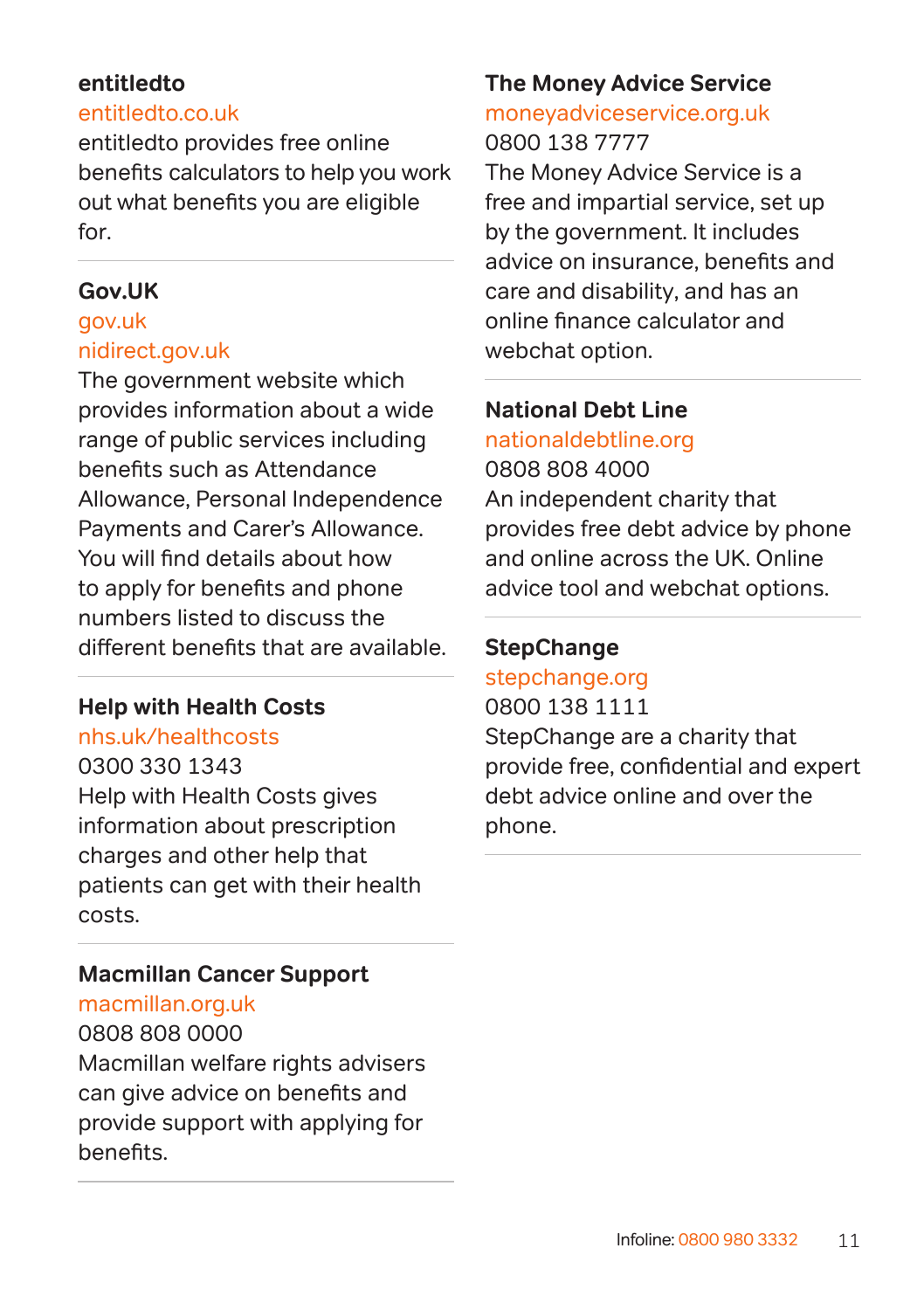#### **Turn2us**

#### [turn2us.org.uk](http://www.turn2us.org.uk)

#### 0808 802 2000

Turn2us is a national charity that helps people get access to welfare benefits. It has an online benefits calculator to help you work out which means-tested benefits you are eligible to receive.

#### **Unbiased**

#### [unbiased.co.uk](http://www.unbiased.co.uk)

[0800 023 6868](tel:08000236868) 

This is a directory of professional advisers which you can search, or Unbiased can match you with a suitable adviser to give you financial, mortgage, legal and accounting information.

# **About this Infosheet**

The information in this Infosheet is not meant to replace the advice of your medical team. They are the people to ask if you have questions about your individual situation.

For a list of references used to develop our resources, visit [myeloma.org.uk/references](https://myeloma.org.uk/references)

We value your feedback about our patient information. For a short online survey go to [myeloma.org.uk/pifeedback](http://myeloma.org.uk/pifeedback) or email comments to patientinfo@myeloma.org.uk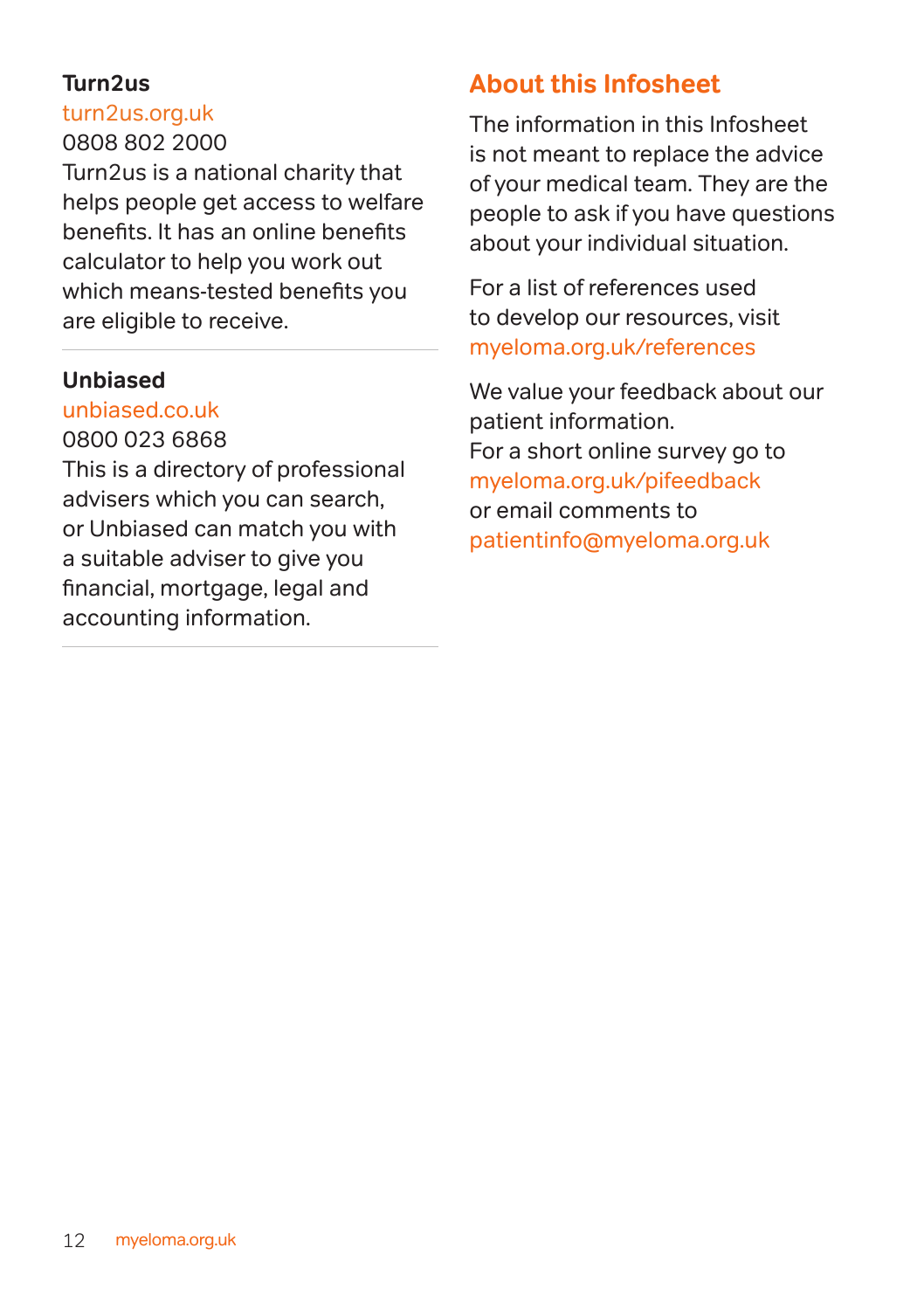# **Other information available from Myeloma UK**

Myeloma UK has a range of publications available covering all areas of myeloma, its treatment and management. Download or order them from [myeloma.org.uk/publications](https://myeloma.org.uk/publications)

To talk to one of our Myeloma Information Specialists about any aspect of myeloma, call

# our Myeloma Infoline on [0800 980 3332](tel:0800-980-3332) or [1800 937 773](tel:1800-937-773)

from Ireland. The Infoline is open from Monday to Friday, 9am to 5pm and is free to phone from anywhere in the UK and Ireland.

Information and support about myeloma is also available around the clock at [myeloma.org.uk](http://myeloma.org.uk)

# **COVID-19: changes to benefits**

The Government have made a number of changes to benefits and arranged other financial help to assist people during the coronavirus (COVID-19) outbreak. This could include some benefits being available sooner than usual, or applicants not needing to attend assessments in person. You can also claim for SSP if you are self-isolating because of COVID-19.

Up-to-date information about financial support for those affected by COVID-19 can be found at [gov.uk](https://www.gov.uk) (or [nidirect.gov.uk](https://www.nidirect.gov.uk/articles/coronavirus-covid-19-and-benefits)) and from [moneyadviceservice.org.uk](https://www.moneyadviceservice.org.uk/en/articles/coronavirus-what-it-means-for-you#benefit-changes-because-of-coronavirus)).